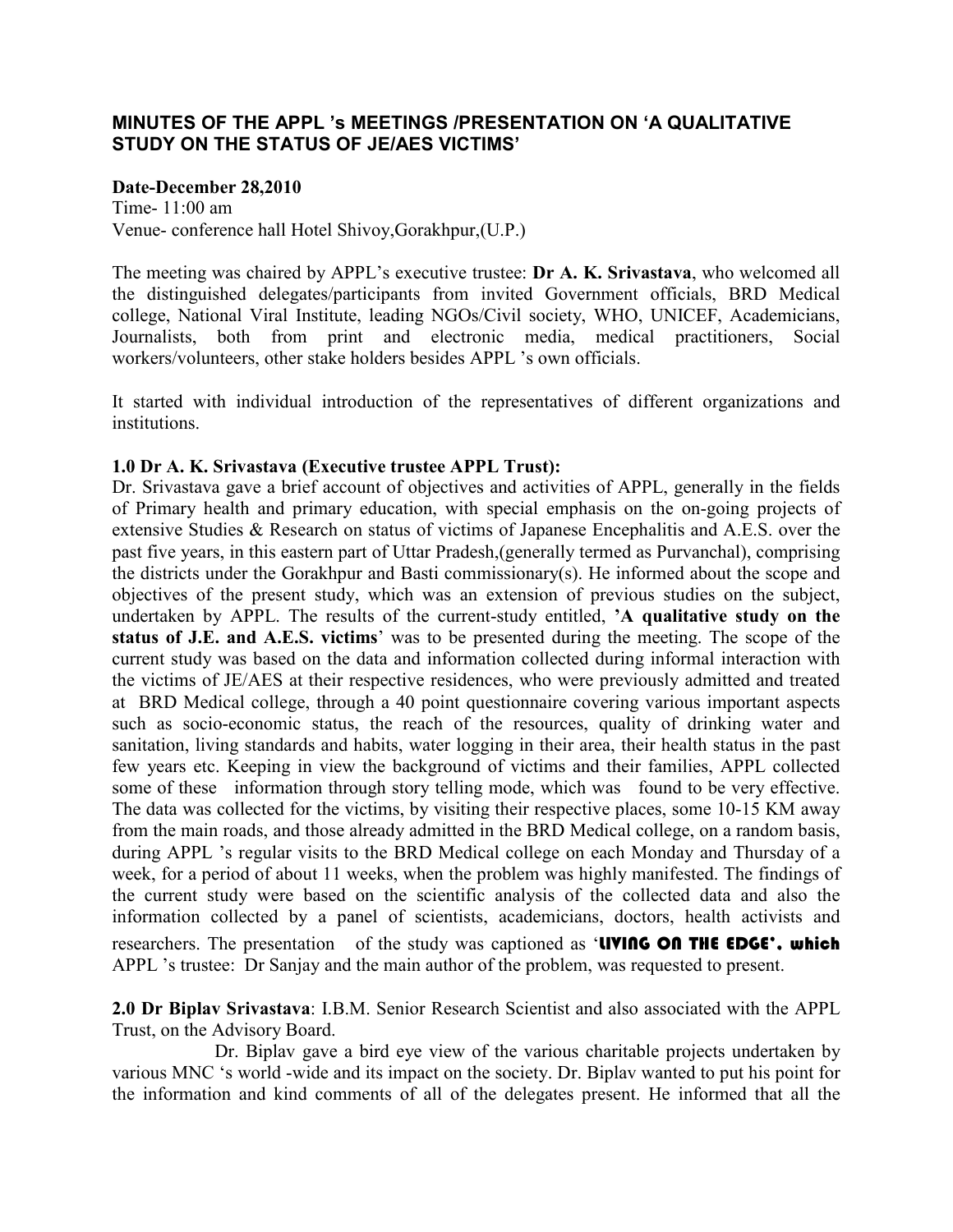studies on JE/AES done by APPL 's team and their findings along with details of all the other general activities of APPL were duly available at the APPL 's official web-site**: www:http:\\ appltrust. Org.** Currently APPL 's web-site have had hundreds of hits from across the world, including about 22 countries covering U.S.A., U.K., France , Japan, China, Germany, Philippines, Canada, U. A.E. etc.

# **3.0 Dr. Sanjay Srivastava:** Trustee, APPL Trust

 After a warm welcome to all the esteemed guests, Dr. Sanjay explained about the scope, methodology adopted, the results obtained, strong & weak points, recommendations, etc. of the current APPL 's Qualitative Study based on the primary data collected and other information gathered from the twenty families of the victims of J.E./A.E.S. The findings of the study were as follows;

3.01 APPL 's study/analysis shows that 80% of the affected victims were found to be under weight and under-nourished.

3.02 The primary symptoms of the affected –victims varied in the following manner :

--As such 20% of the affected showed the symptoms of high fever with diarrhea, --Another 20% of the affected showed the symptoms of high fever with breathlessness.

--Next 20% of the affected showed the symptoms of high fever with seizures and unconsciousness.

--Next 20% of the affected showed the symptoms of high fever with altered mental status.

--Next 10% of the cases showed the symptoms of high fever with altered mental and physical status.

--Balance of 10% of them showed mixed symptoms.

Only two victims (out of the total twenty patients studied), found with varied symptoms, were tested J.E. Positive. The vectors involved could not be characterized in the rest of the eighteen cases, as they were unknown.

During the presentation **Prof. D. K. Srivastava: Head Of the Department, Social & Preventive Medicine. B. R. D. Medical college, Gorakhpur,** interrupted and said that this was an interesting data and that this fact could be kept in mind, along with others, while diagnosing the future patients of JE/AES. He said that it was noticed that the patients showed the primary symptom of only fever in the first three to seven days, there-after it did start also creating different complications. All the cases were initially taken up as A.E.S. cases.

3.03 It was found that the most vulnerable age group was the children from 1-10 years which was found to be 70% of the total effected victims.

3.04 The most probable vector other than culex might be an other species which affects the patients through contaminated drinking water, on which the experts are having an eye. APPL 's study pointed out to the fact that all of the affected victims were consuming water from shallow sources. In 65% of the cases the affluent-water was collected in a pit, nearby the main water source which could be the primary cause of the contamination in the drinking water.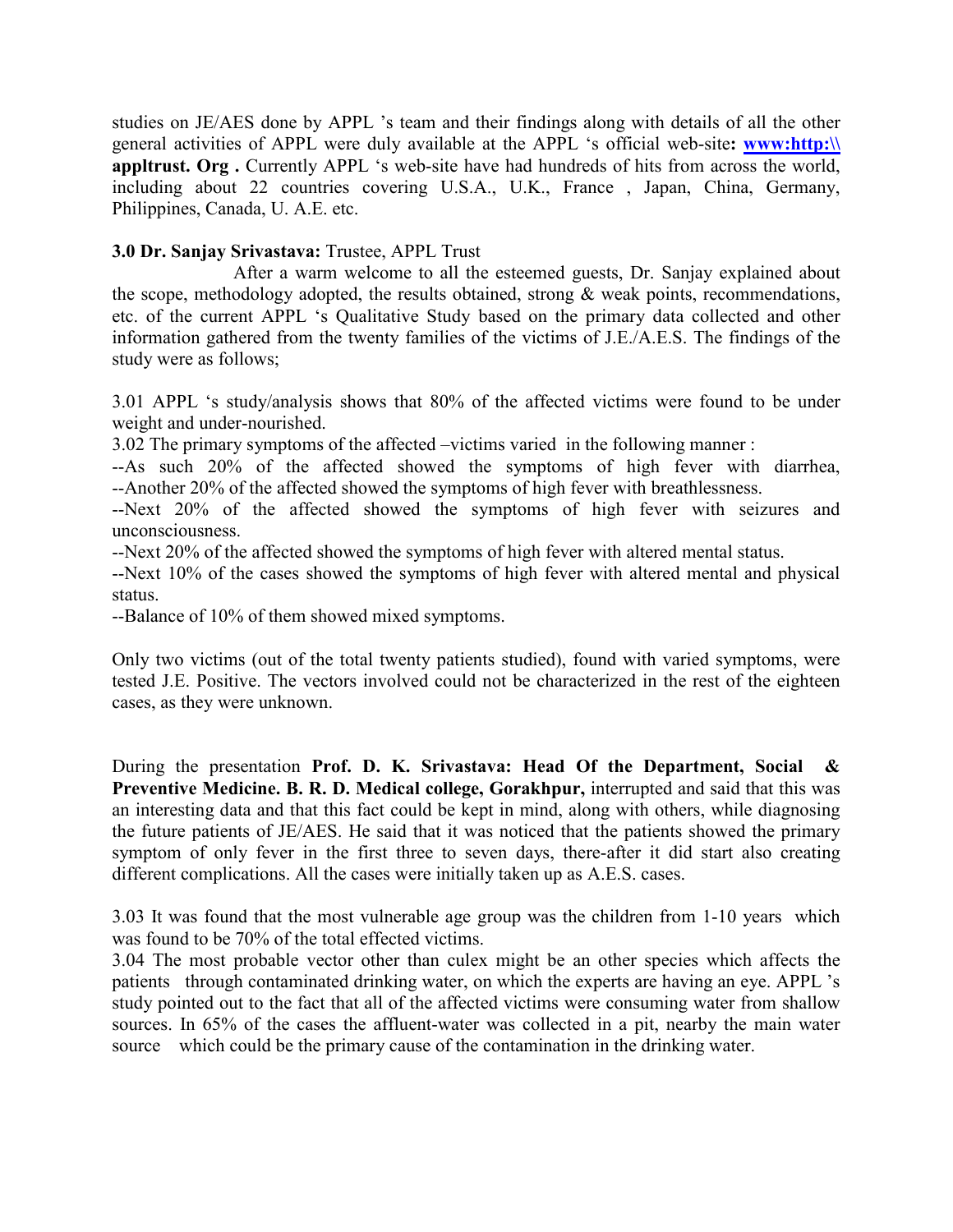3.05 It was found that only 15% of the affected victims reached BRD Medical college, the designated super-speciality facility in the region by the Government, within 1 day , 30% of the affected reached the medical college within a week, 30% of the affected reached within 10 days and the rest 25% reached after ten days. The time taken to reach to the specialized facilities at medical college counts and also decides the degree of the affect in the victims.

 3.06 It was found that most of the affected families preferred, mainly due to economic considerations, public transport to bring the patient to the medical hospital. They were brought by motor bikes, auto-rickshaws, busses etc. This directly related to the seriousness and negative impact on their health, as they were not kept in a right posture.

3.07 Our study showed that 80 % of the affected preferred local quacks for the primary consultations/treatment .Our analysis shoed that the seriousness of the patient was found directly proportional to the delays/ no. of days to reach the medical college (the patients reached at an average of after seven days for specialized medical facilities.) The lack of awareness seems to be the primary cause as 80% of the affected victims did not know about the Encephalitis and its seriousness.

#### 3.08 JE/AES GAREEBON KI BEEMARI (Disease of Poor)

Our study pointed out the fact that 50 % of these patients came from the low income group of less than Rs.3000/ per month, 60% of them lived in kuccha(Tiled/thatched) houses , this relates it to poverty, mal-nutrition, and poor immune-status.

 As widely presumed that this disease had a direct relationship with the nearness of paddy fields /water bodies, our study showed that in the majority of the cases there was no relation to the above mentioned reasons.

#### **Sri Narendera Mishra: a prominent Researcher associated with the study**:

**QUALITY OF CARE:** The quality of the care provided to the victims needed to be checked and reviewed. Almost 70% of the patients attendants were not satisfied with the services rendered to them at the BRD Medical college. In majority of the cases the patient's attendants were females, whereas the male counterparts were often out to manage the funds/procuring the medicines/other sundry things. The fact was that the female attendants were partially educated or uneducated and were not capable to even read the prescription, mostly written in English language (some of the attendants /patients were found to recognize the medicines only by the color of the rapper). Also they were not counseled properly and briefed about the right dozes, sequence of the medicines prescribed, hence there was always a great possibility of giving improper dozes of medicines to the patients. To provide free medicines was a great help to them but to tell them about the proper dozes is more important and it should be insured. The attending doctors and nourishing staff were over burdened as they had to look after most the times more than 150 critical patients at a time. This factor should be looked upon and the numbers of attending staff should be increased to improve the quality of care.

#### **4.0 RECOMMENDATIONS OF THE STUDY**

4.01 Awareness programs about JE/AES should be redesigned and strengthened.

4.02 Quality of care should be improved by increasing the staff-strength and volunteers.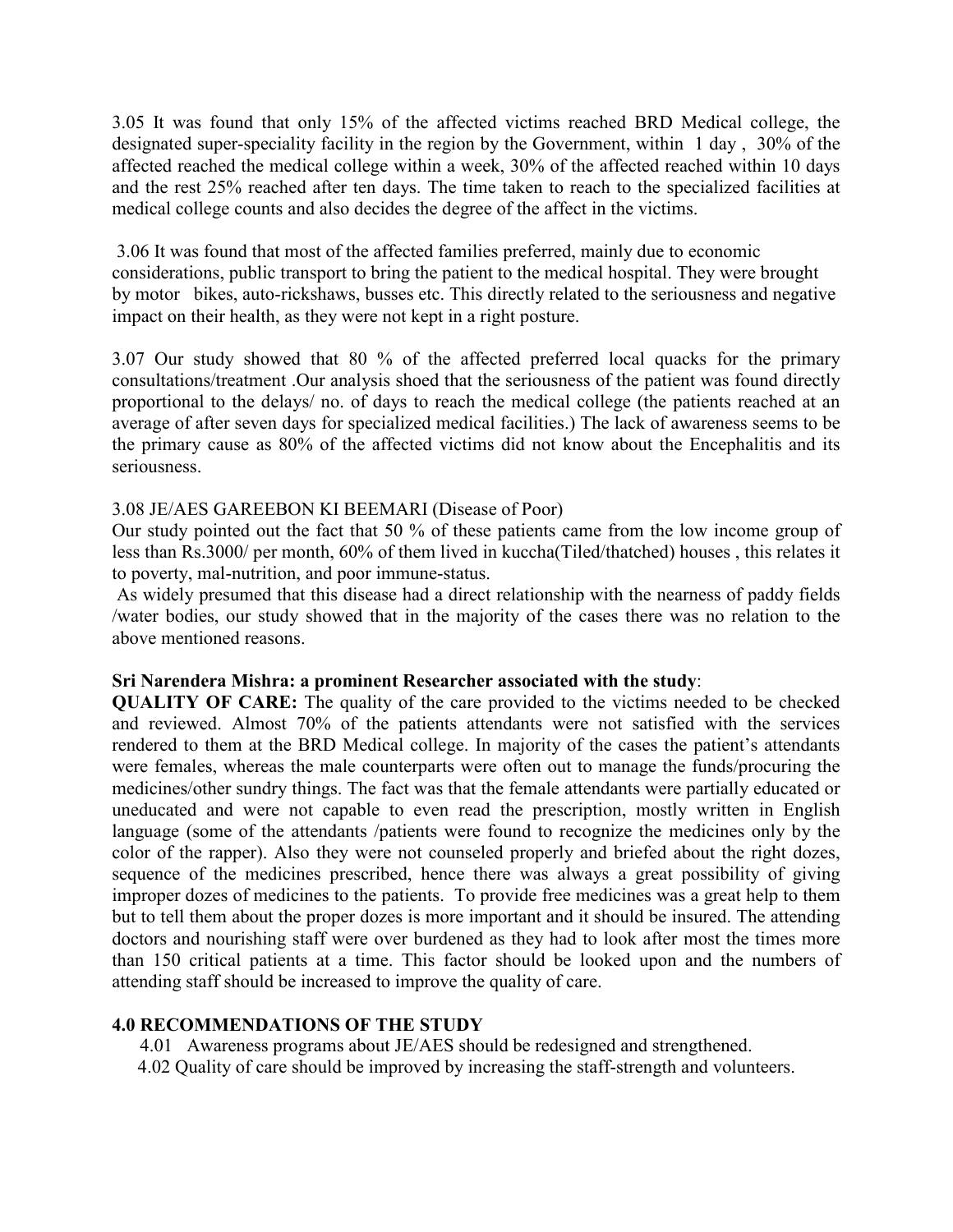4.03 Because this disease is said to be directly related to animals, birds and mosquitoes the veterinary doctors ,human medicine doctor and scientists should also be consulted and involved in planning and implementation of the preventive measures as joint venture for a long time i.e. 10 to 15 years

4.04 Measures to be taken to minimize the time lapse for specialized medical help.

4.05 Measures should be taken to strengthen the medical facilities at the grass root level so that the timely referral of the patient could be assured.

4.06 To restructure and strengthen post medical follow-up.

4.07 Measures should be taken to improve and assure safe drinking water.

4.08 To insure proper drainage for used /affluent water, to avoid main drinking water contamination.

4.09 Existing facilities at the BRD Medical college should be modified/improved to cater to multifunctional needs of rehabilitation, efficient utilization of resource and quality day-care in the vulnerable areas.

 After the presentation was over, the topic was thrown open for discussion. Some tea and snacks were served.

### **Dr. M. Gore : Senior Scientist and Director, National Institute of Virology Gorakhpur(U.P.) :**

Dr. Gore offered to thank the team of APPL Trust for the wonderful work they had been doing for the past few years. He opined that this study had pinpointed some of the facts and left a way out for the next step. He said that they also had been closely monitoring the source of drinking water, water logging and sanitation, drainage et, which had also been closely and efficiently monitored in the APPL 's study. It's a challenge for all of us how to minimize the effectiveness of this serious hazard. Also he agreed that the quality of care should be improved and all the agencies should work positively in this direction.

#### **Dr D. K. Srivastava: H.O.D. S.P.M., B. R. D Medical college, Gorakhpur(U.P.):**

He opined that this study had brought up some interesting facts and the efforts would help us all in the fight against this disease. The recent data showed that the Japanese encephalitis cases have been minimized. There were only 13 out of 100 cases showing J.E. symptoms. Rest of the cases were of A.E.S. The probable etiology is still not known .His team have been constantly monitoring the drinking water quality the drainage and water logging. He assume that the contaminated drinking water may be the root cause. This study has come up with the data regarding the same which would help us to move in the right direction.

#### **Dr. B. L. Srivastava: C.V.O., Govt. of U.P., Deoria**

 The CVO said that he would like to thank the APPL 's team for their sincere efforts, which at least had provided the starting points to the people concerned. He hoped that all these efforts would help us to fight this deadly disease and save lives of the people. He felt that as an veterinarians they have an important role to play but was sorry to say that there was a lack of coordination between veterinarians and the other Government health agencies. This should be sorted out.

#### **Dr Vijay Mishra : Primary school teacher**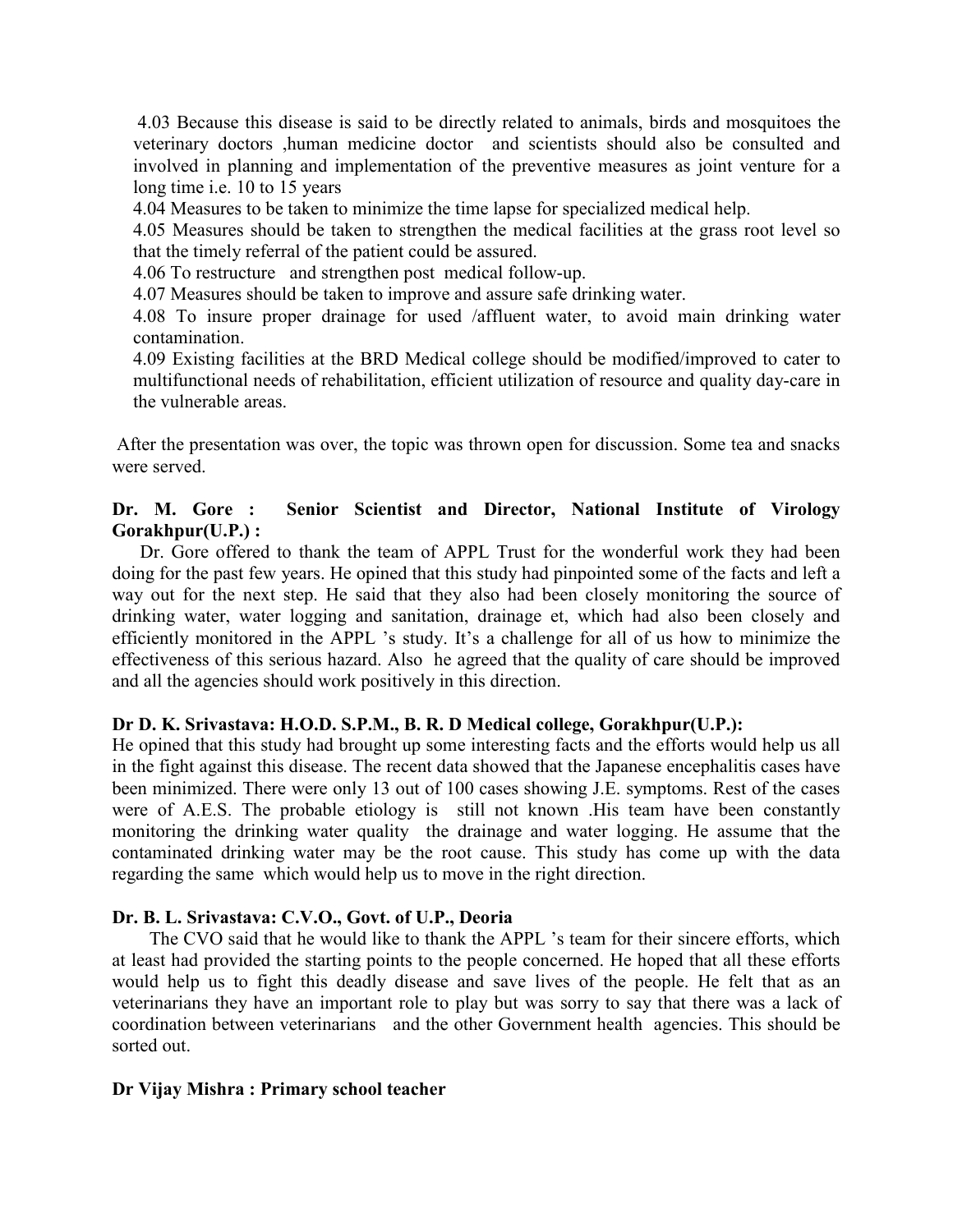This was a serious issue and these small efforts could bring a change. As a teacher he had been constantly in touch with hundreds of families and he constantly tried to educate them about the cleanliness ,health and the health facilities. There was a lack of awareness in the villages.

#### **Sri Utkarsh Sinha: Renowned social worker and consultants in India/Abroad and Director of Center For Contemporary Studies And Research, Lucknow, India (CCSR) :**

Sri Sinha liked to discuss about the recommendations made in this study, First of all the lack of awareness was a prime concern and he would like to say that the government machinery was not well efficient .We should collectively find out the way and should contribute for the same.

He also agreed that since this disease was directly related to animals, birds and mosquitoes the veterinary doctors and scientists should also be consulted and involved in planning and implementation of the preventive measures. Some of our veterinarian friends were present here and they had already shown concern over this issue.

#### **Sri R.P.SHAHI: C.C.S.R., LUCKNOW**

APPL Trust has been constantly working in this field for the past five years and we had been closely associated in the planning and research of some of their efforts. Definitely the efforts made were appreciable and they have managed to bring up some of the hidden facts about this disease. He wished APPL all the best and their support whenever needed

#### **Prof. (Dr.) Harsh Sinha: Senior Journalist and Academician**

He remembered in the year 2007, when he was present at the same venue at the presentation of APPL Trust's first study on the disability of the J.E. victims. He said it was an absolute eye opener and brought many hidden facts, the pain and sufferings of the victims to the light. Since then this organization (APPL Trust) had been constantly working in this field .He admired the spirit behind APPL 's work and the level of dedication. This qualitative study has also brought in light some start up points, which he hoped the people concerned should go through it and pave the way out

#### **Dr. Amulya K. Srivastava , Clinical Psychologist and CEO 'Achintya' Foundation'**

He opined that J.E/A.E.S. was probably the biggest problem in this part of Uttar Pradesh. In spite of all the efforts we are not finding way or solutions. These efforts are genuine efforts and we appreciate them. He offered from his side that he would be always available when he was needed for this cause

BESIDES THESE THE DELIGATES FROM P.G.S.S., P.G.V.S, SEVA BHARTI ALSO EXPRESSED THEIR VIEWS.